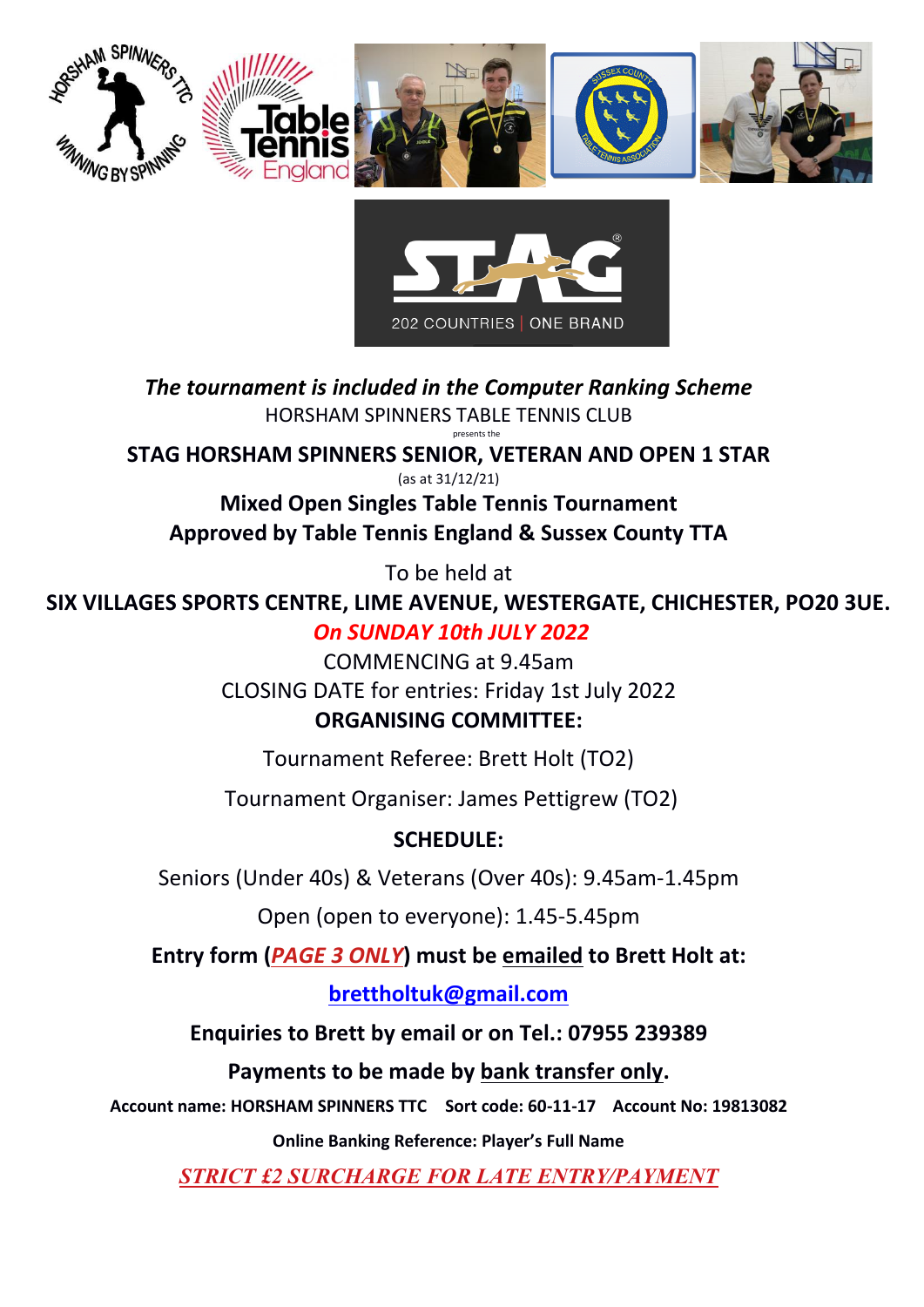# **TOURNAMENT INFORMATION**:

1. Entries along with PAYMENT must be RECEIVED **by email** by Brett Holt by no later than 1st July 2022.

2. The Draw will be held on Thursday 7th July 2022.

3. If it becomes necessary to restrict entries, priority will be given in order of receipt. Late entries will only be accepted if there is still space in the appropriate event after the closing date.

4. Payment must be made **by bank transfer** by the closing date (or immediately for late entries).

Account Name: Horsham Spinners TTC, Account no.: 19813082, Sort code: 601117, Online Banking Reference: Player's Full Name

5. There will be a **surcharge of £2** for those who enter and/or pay late or come for a scratch entry on the day.

6. Sandwich rolls, hot and cold drinks & snacks will be available for purchase from the Referee. There is ample free parking. There aren't any

changing rooms or shower facilities at the venue.

7. Stag 3 star 40+ white balls will be used.

8. Play will take place on up to 8 Joola tables with Donic nets and posts and with Donic/Joola scoring machines.

9. Tables will be individually courted. Minimum ceiling height: 7m; Minimum Court Size: 9m X 5m.

10. Lighting is general & fluorescent lighting. Minimum light intensity is 500 lux. Minimum height of lighting: 7m.

11. The venue has wooden sprung flooring.

12. There will be no admission charge.

13. Competitors will be informed by email that their entry has been received within 1 day of the entry being received and a confirmation email with more details will be sent out 2 days before the event. If you do not receive this, please get in touch with Brett Holt.

14. No refunds are possible after the closing date under any circumstances.

15. The planned format is mainly groups of 4, but there may be some groups of 3 or 5 players. In all events, after the initial group stage, the top 2 players go into the main draw knock-out & the 3<sup>rd</sup> & 4<sup>th</sup> (& 5<sup>th</sup> if applicable) players go into the consolation draw knock-out. The format may be varied at the discretion of the Referee in light of entries received. Players looking for scratch entries should inform the Organiser in advance to secure their place. Turning up on the day, while allowed, is more risky.

16. There will be medals for the winners & runners-up in the main draw of each category.

17. There may be a STAG UK Trade stand at the tournament for players to purchase table tennis equipment.

18. The results from this tournament will qualify for computer ranking points.

19. *Competitors may enter 1 or 2 events. If playing in 2 events, it must be the Open and one other*. See page 1 for schedule.

## **TOURNAMENT REGULATIONS:**

1. TTE Regulations Part A (Regulated Competitions) and Part B (Tournament Regulations) apply to the tournament.

ITTF Regulations for International Competitions apply to the tournament except where otherwise specified in TTE Regulations Parts A or B, or in this form.

2. Every entrant must be affiliated as a Compete Member or provide proof of being a member of another National Association affiliated to the ITTF, and is not affiliated to TTE. It is not possible to acquire membership of Table Tennis England at the tournament.

3. Completion and submission of this entry form signifies agreement by the entrant to the conditions of the competition including any variations of ITTF regulations.

4. All matches shall be the best of five games up to 11. The final order in a Group shall be decided as per ITTF Regulation 3.7.5.

5. Competitors must report to Control on arrival and must not leave the hall without obtaining permission. Players absent when called upon to play are liable to be scratched.

6. The Organiser reserves the right to merge/cancel events if entries are low.

7. There will be no separate practice facilities, but competitors will be permitted to practice on match tables at the discretion of Control.

8. All competitors may be required to umpire one knockout match in each event entered after being knocked out.

9. Playing clothing shall consist of a shirt and shorts, trousers, leggings or skirt, or a one-part sports outfit, socks and playing shoes; a sports hijab may also be worn. Other garments shall not be worn during play except with the permission of the referee. ITTF 3.2.2.1 amended. The main colour of a shirt, shorts, trousers or skirt, other than sleeves and collar of a shirt, shall be clearly different from that of the ball in use.

10. Doping shall not take place either before or during play. Doping Control tests may take place.

11. No gluing up or boosting/tuning will be allowed.

12. No competitor or official shall engage in betting on players or matches.

13. Match results will be submitted for inclusion in the Table Tennis England computer ranking scheme.

14. Competitors must have been born in 1981 or earlier for the veteran event and in 1982 or later for the senior event and in any year for the open.